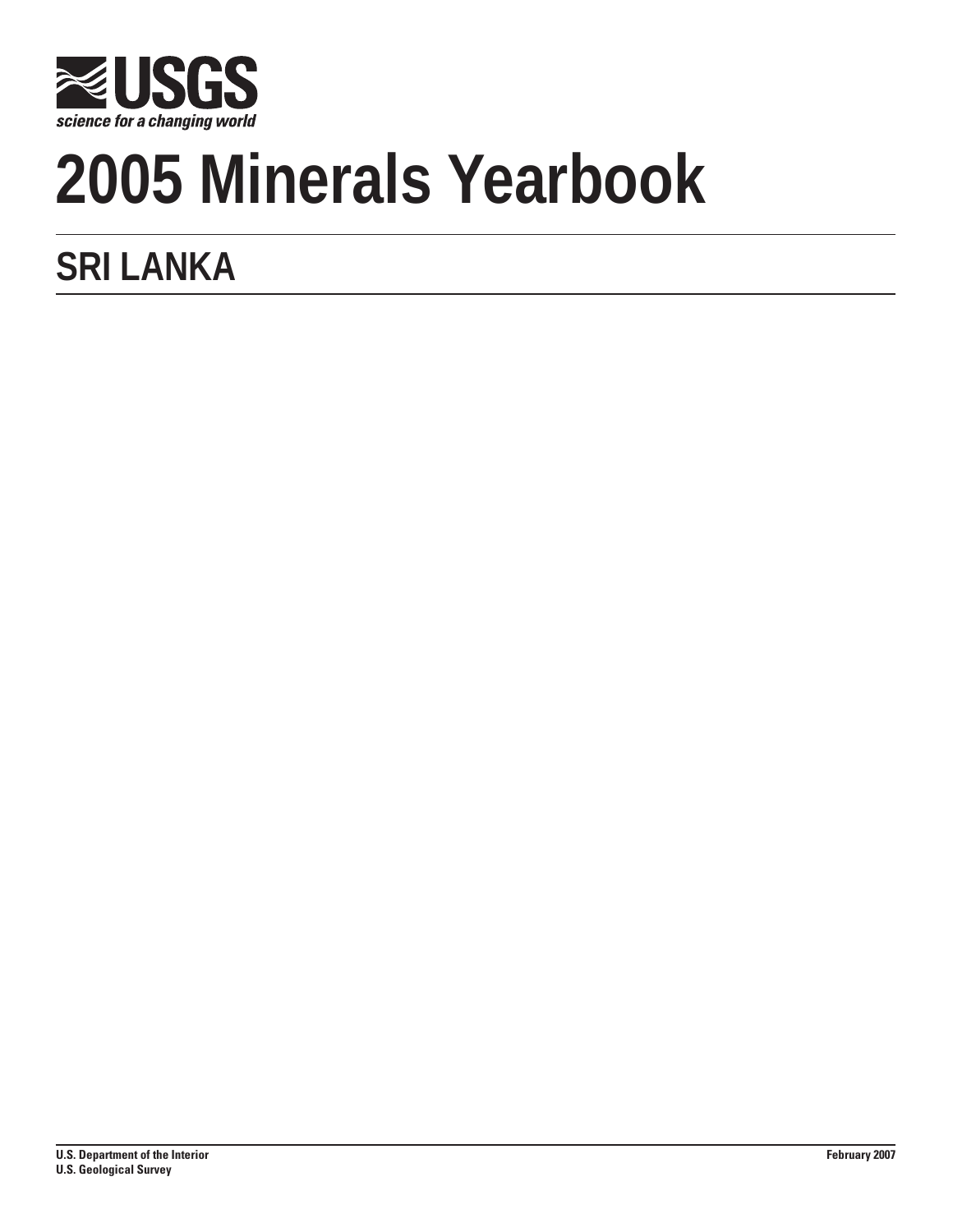### **THE MINERAL INDUSTRY OF SRI LANKA**

#### By Chin S. Kuo

The December 2004 Indian Ocean earthquake and tsunami caused an estimated \$1.5 billion worth of damage in Sri Lanka. The tsunami's overall economic impact was less severe than first thought and the economy was stable. The real gross domestic product (GDP) growth of 5.9% in 2005 was achieved with the help of a strong global demand for Sri Lanka's exports and effective aid utilization in the reconstruction effort. The per capita GDP based on purchasing power parity was \$4,383, and inflation remained high at 10.6% (International Monetary Fund, 2006§1 ). The service sector contributed 55.2% of the GDP; industry contributed 27.1%; and agriculture, 17.7%. The tourism industry suffered in 2005 following the tsunami. Industrial output from mining and quarrying accounted for only about 1% of the GDP. The country is endowed with industrial mineral resources and has no metal or mineral fuel resources.

The Government's economic policies focused on alleviating poverty and steering investment to disadvantaged areas, developing the small- and medium-enterprise sector, promoting agricultural production, and expanding the already enormous civil service. The Government planned to retain ownership and management of state enterprises and make them profitable (U.S. Department of State, 2006).

In a study of the world's ilmenite and rutile mining provinces, rocks associated with titanium minerals were recognized in South India and Sri Lanka. Placers at Pumoddai and Putallam in western Sri Lanka have accumulated on the Wanni Terrance coast, which is underlain by granulite and amphibolite facies charnokites and granites. The Highland Terrain, which is full of granulite charnokites, khondalites, and metasediments, runs northeast-southwest through central Sri Lanka. The longest southeasterly running Vijayan Terrain consists of mostly amphibolite-grade metasediments (Stanaway, 2005).

Gemstone mining activity in Sri Lanka increased slightly in 2005. The number of licenses for mining in the Bagawanthalawa, the Kalutara, and the Ratnapura areas and mine output of gemstone increased slightly compared with those of 2004. Mining at the Bagawanthalawa gemstone deposits stopped following a court injunction. Mud from mining was silting the Castlereagh reservoir, which was a source of hydroelectricity for Sri Lanka. The deposits were one of the richest sources of blue, orange-yellow, and yellow sapphires and alexandrite and chrysoberyl cat's eye (Jewellery News Asia, 2005).

The Government has conducted studies in the past that indicate some evidence of small hydrocarbon reserves in the northwestern Gulf of Mannar and in Cauvery. The Government has delayed plans to invite exploration and development companies to bid for oil and gas rights for several years owing to political turmoil. A licensing round for oil exploration could take place in the first quarter of 2006 (Schlumberger, 2005§).

Preliminary findings of a seismic survey conducted by the Government in the Gulf of Mannar revealed the presence of a world-class petroleum system off the island. The prospect was explored further through two-dimensional seismic survey in December 2005, and international licensing was scheduled for the first quarter of 2006 (Petroleum Economist, 2005).

Ceylon Petroleum Corp. planned to build and operate a second oil refinery, which would lower the country's reliance on imported petroleum products. A 100,000-barrel-perday (bbl/d) plant would be built adjacent to the existing 51,000-bbl/d Sapugaskanda refinery near Colombo. The refinery was expected to take 4 years to build at a cost of \$795 million, which would be privately funded. Most of the refinery's output would be for the domestic market. Global Energy of the United States was to lead the project (Platts, 2005§).

#### **References Cited**

Jewellery News Asia, 2005, As supply decreases, prices are set to grow: Jewellery News Asia, no. 248, April, p. 118.

Petroleum Economist, 2005, News in brief: Petroleum Economist, v. 72, no. 11, November, p. 46.

Stanaway, K.J., 2005, Four world titanium mining provinces, *in* Heavy Minerals Conference, Ponte Vedra Beach, FL, October 16-19, 2005, Proceedings: Littleton, CO, Society for Mining, Metallurgy, and Exploration, Inc., p. 55-57.

U.S. Department of State, 2006, Sri Lanka, Background note: U.S. Department of State, October, p. 8.

#### **Internet References Cited**

- International Monetary Fund, 2006 (April), Sri Lanka, World Economic Outlook Database, accessed May 31, 2006, via URL http://www.imf.org/external/ pubs/ft/weo/2006/01/data/index.htm.
- Platts, 2005 (October 27), Sri Lanka plans 100,000 bbl/d refinery to cut reliance on imports, accessed October 28, 2005, at URL http://www.platts.com/oil/ news/133509.xml?s=n.
- Schlumberger, 2005 (September 20), President says oil deposit off western coast, accessed September 30, 2005, at URL http://realtimenews.slb.com/ news/story.cfm?storyid=629729.

#### **Major Sources of Information**

Ceylon Petroleum Corp. P.O. Box 634 113 Galle Road Colombo 3, Sri Lanka Geological Survey and Mines Bureau 4 Galle Road Dehiwala, Sri Lanka Lanka Ceramic Ltd. Colombo, Sri Lanka State Gem Corp. Colombo, Sri Lanka State Mining and Mineral Development Corp. Colombo, Sri Lanka

<sup>&</sup>lt;sup>1</sup>References that include a section mark  $(\S)$  are found in the Internet References Cited section.